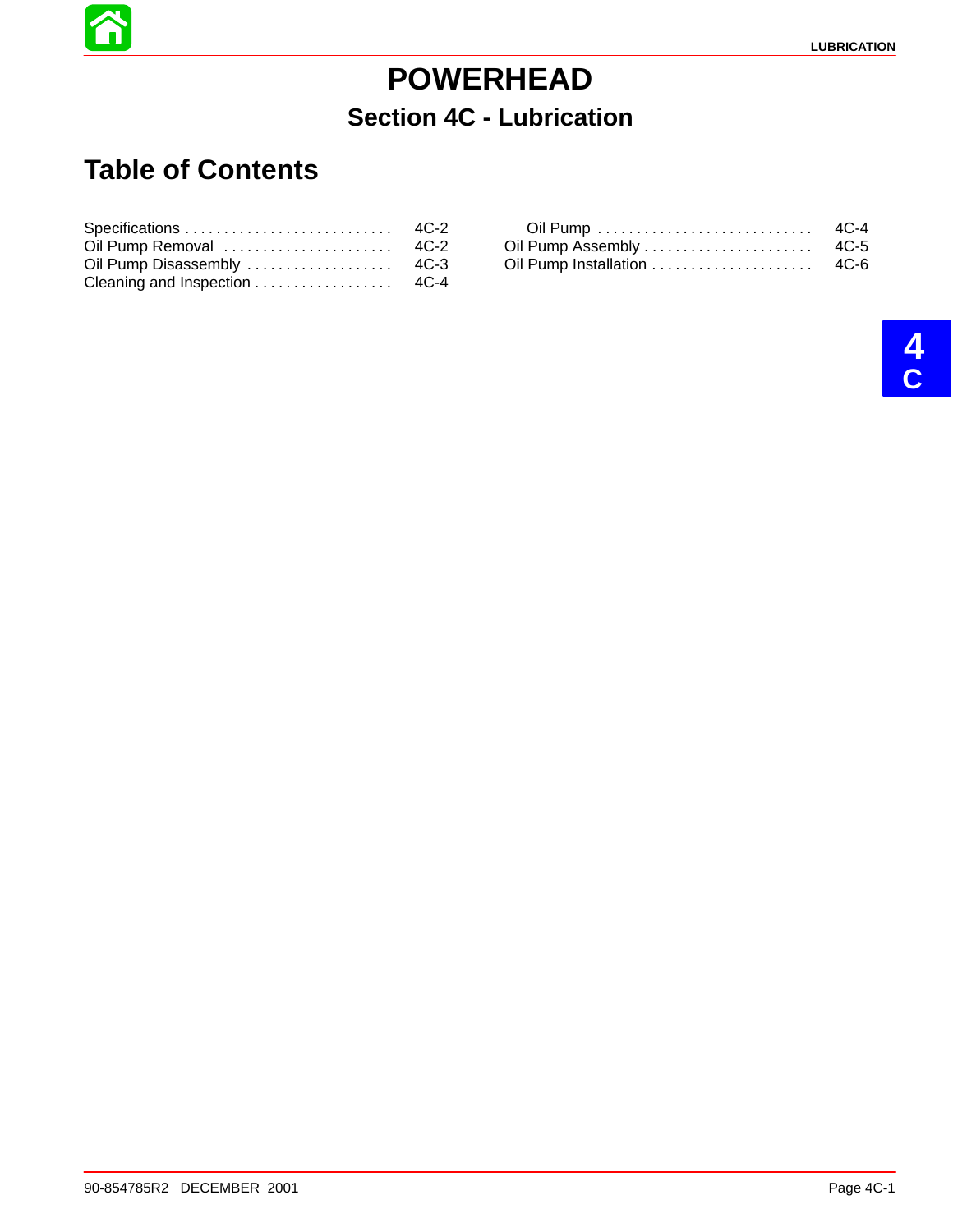





#### **Oil Pump Removal**

- 1. Remove oil pump screws.
- 2. Separate oil pump from cylinder head.



**a -** Screws (4)

55788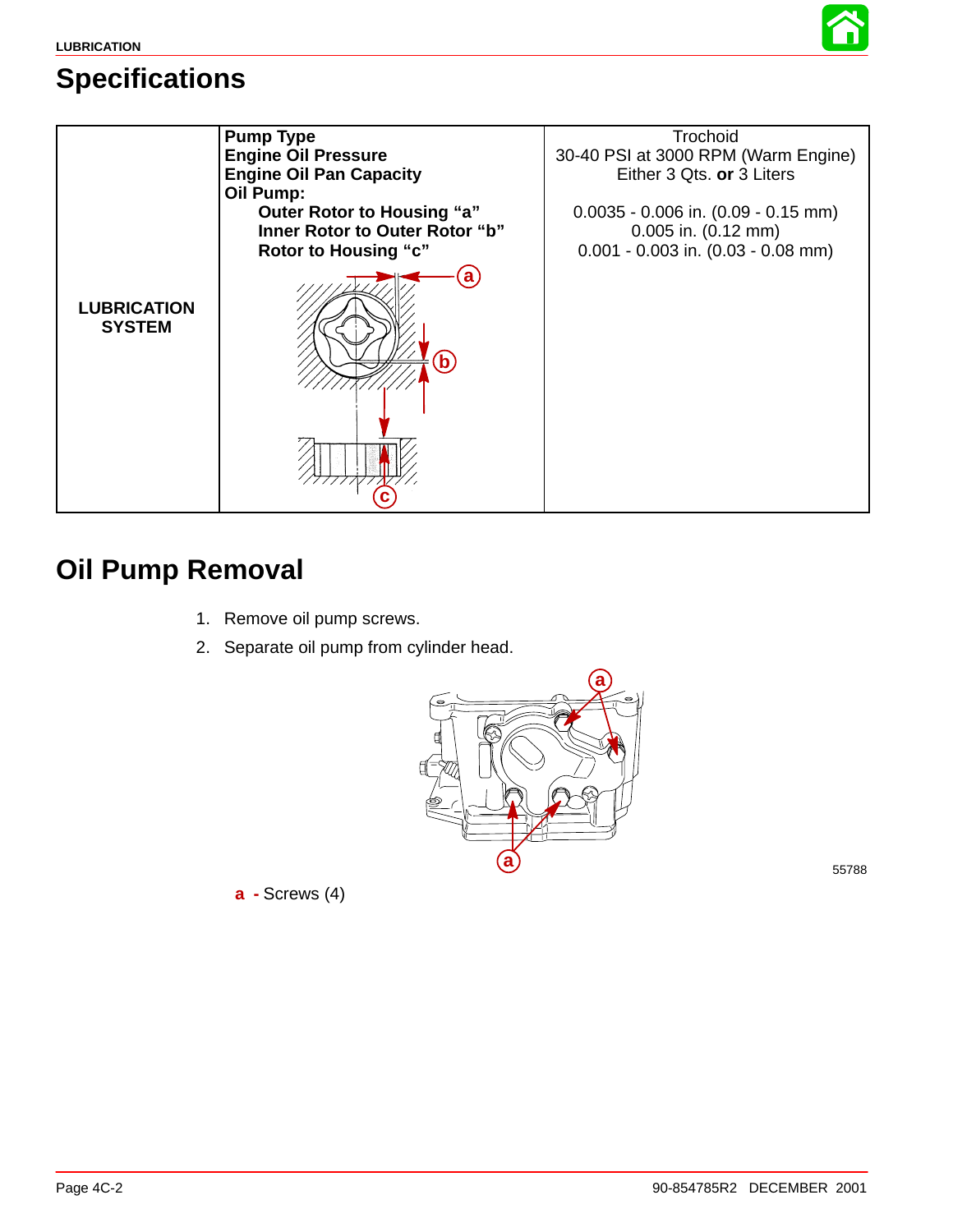# **Oil Pump Disassembly**

1. Heat screws to loosen Loctite sealant. Remove screws.



- **a -** Screw (2) Heat Screws to Loosen Loctite Sealant
- 2. Disassemble Oil Pump.



**a -** Cover Seal **b -** Outer Rotor

- **c -** Inner Rotor
- **d -** Shaft
- **e -** Cross Pin

53731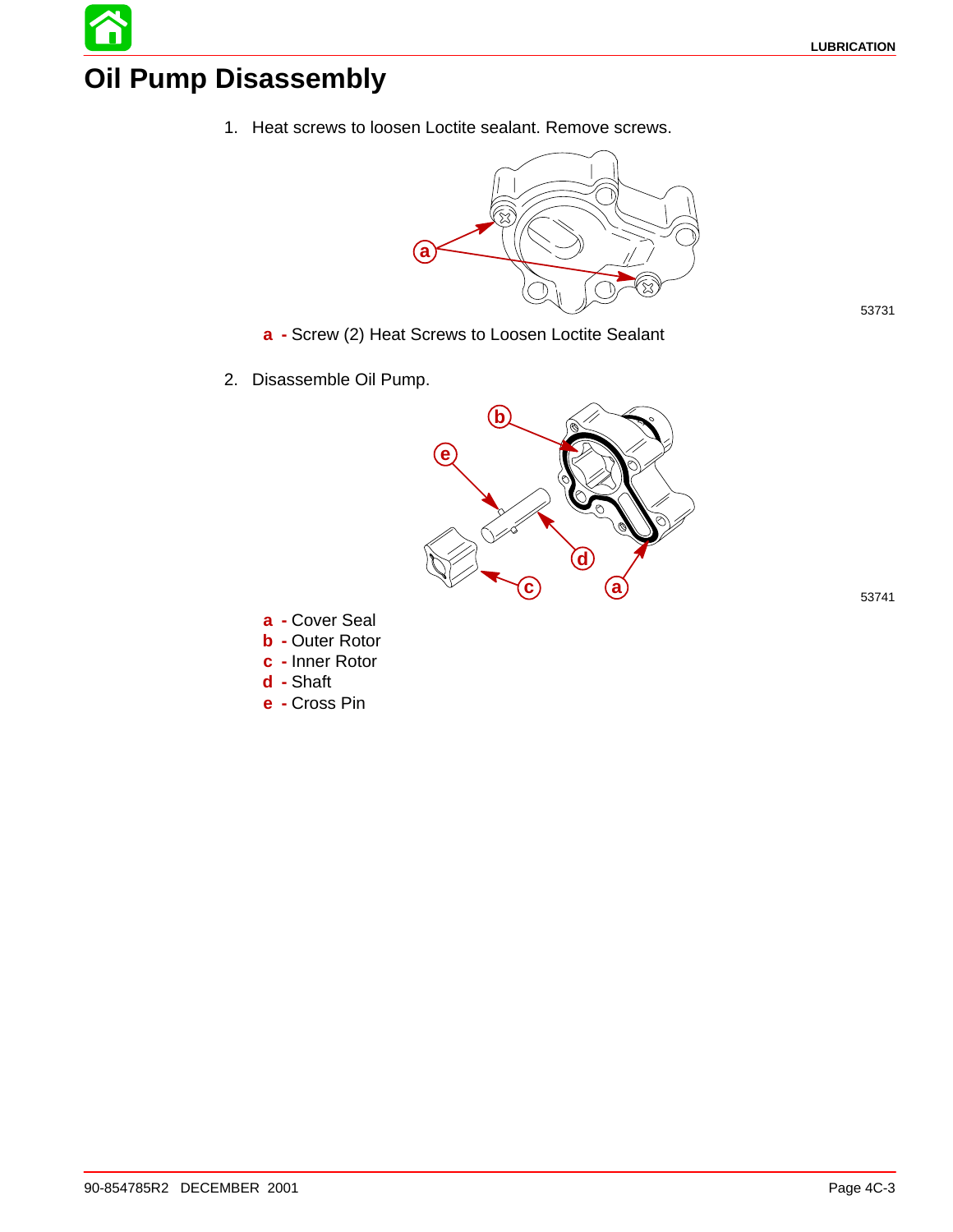

### <span id="page-3-0"></span>**Cleaning and Inspection**

#### **Oil Pump**

- 1. Check oil pump components for pitting, scratches, and for the following measurements. Replace oil pump if worn or out of specification.
- 2. Using a feeler gauge, measure the following oil pump clearances:
	- a. Between outer rotor and pump housing (a).
	- b. Between the inner rotor and outer rotor (b).
	- c. Between the outer rotor and pump housing (c).



55803

| <b>Oil Pump Clearances</b> |                                         |  |
|----------------------------|-----------------------------------------|--|
|                            | $0.0035 - 0.006$ in. $(0.09 - 0.15$ mm) |  |
|                            | $0.005$ in. $(0.12$ mm)                 |  |
|                            | $0.001 - 0.003$ in. $(0.03 - 0.08$ mm)  |  |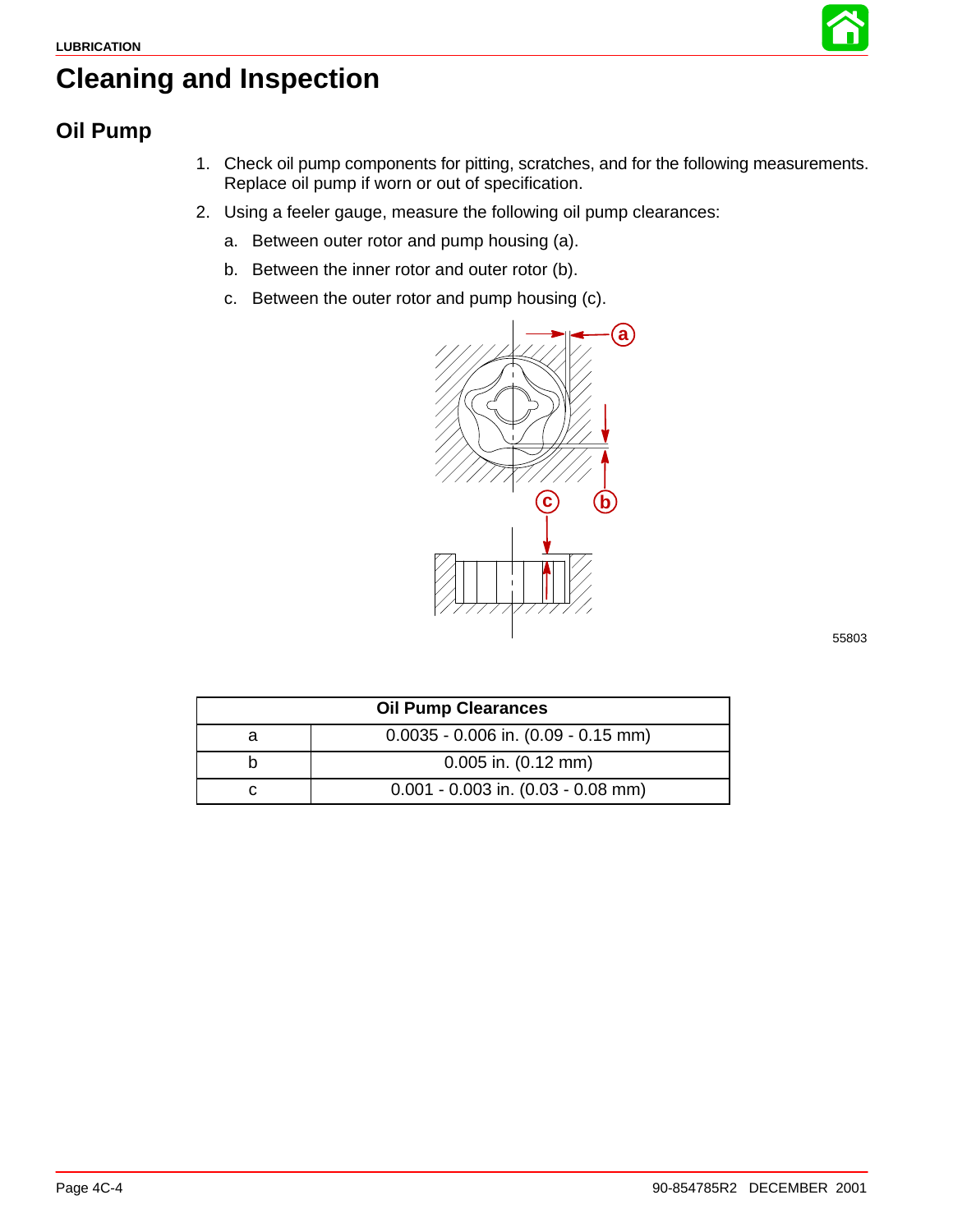### **Oil Pump Assembly**

- 1. Reassemble the oil pump assembly.
- 2. Lubricate the outer and inner rotors thoroughly with engine oil.



**a -** Cover Seal

- **b -** Outer Rotor
- **c -** Inner Rotor
- **d -** Shaft
- **e -** Cross Pin
- 3. Fasten cover with two screws. Apply Loctite 222 to threads. Tighten screws to the specified torque.



53731

**a -** Screws (2) Apply Loctite 222 to Threads

| <b>Oil Pump Cover Screw Torque</b> |
|------------------------------------|
| 70 lb. in. $(8 N·m)$               |